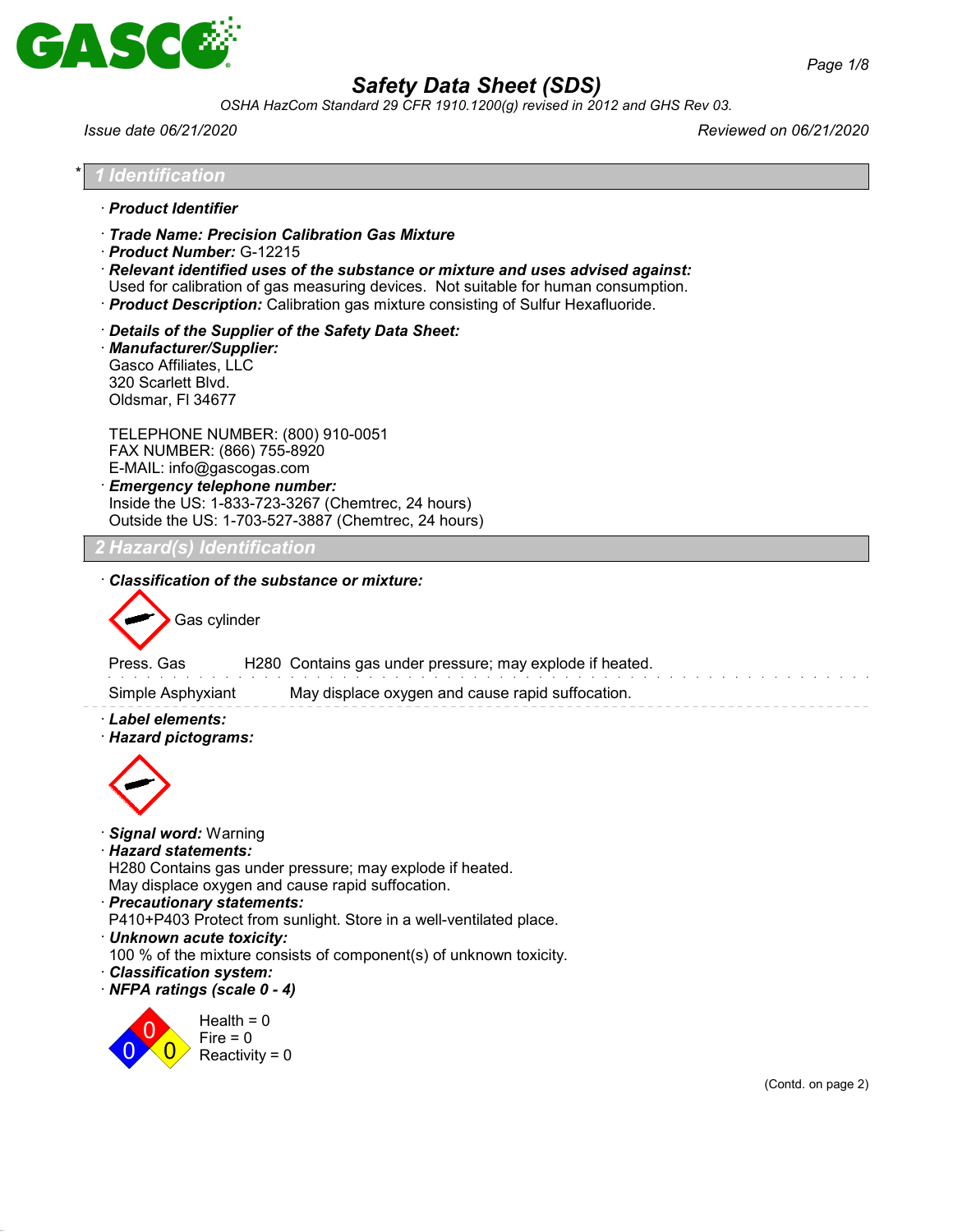*OSHA HazCom Standard 29 CFR 1910.1200(g) revised in 2012 and GHS Rev 03.*

*Issue date 06/21/2020 Reviewed on 06/21/2020*

*Trade Name: Precision Calibration Gas Mixture*

# · *HMIS-ratings (scale 0 - 4)*

|             | $H$ EALTH $\boxed{0}$ Health = 0           |
|-------------|--------------------------------------------|
| <b>FIRE</b> | $\blacksquare$ 1 Fire = 1                  |
|             | REACTIVITY $\boxed{1}$ Physical Hazard = 1 |

# · *Hazard(s) not otherwise classified (HNOC):* None known

*3 Composition/Information on Ingredients*

### · *Chemical characterization: Mixtures*

· *Description:* Mixture of substances listed below with non-hazardous additions.

## · *Dangerous Components:*

2551-62-4 Sulfur Hexafluoride **Press. Gas, H280** 99-99.999%

*4 First-Aid Measures*

# · *Description of first aid measures*

## · *After inhalation:*

Generally the product does not irritate with inhalation.

Supply fresh air. If required, provide artificial respiration. Consult doctor if symptoms persist.

In case of unconsciousness place patient stably in the side position for transportation.

# · *After skin contact:*

Generally, the product does not irritate the skin.

In cases of contact with liquified material, frostbite may occur. Immerse frostbite in cool-warm water and seek medical attention.

Wash with soap and water.

If skin irritation occurs, consult a doctor.

· *After eye contact:*

Not anticipated under normal use.

Rinse opened eye for several minutes under running water. If symptoms persist, consult a doctor.

- · *After swallowing:*
- Not a normal route of entry.

If swallowed and symptoms occur, consult a doctor.

- · *Information for doctor*
- · *Most important symptoms and effects, both acute and delayed:* No further relevant information available.
- · *Indication of any immediate medical attention and special treatment needed:*
- No further relevant information available.

# \* *5 Fire-Fighting Measures*

- · *Extinguishing media*
- · *Suitable extinguishing agents:*

Use fire fighting measures that suit the environment.

Use water spray to cool fire-exposed containers.

- · *For safety reasons unsuitable extinguishing agents:* No further relevant information.
- · *Special hazards arising from the substance or mixture:*
- Closed containers may explode when exposed to extreme heat.

If incinerated, product will release the following toxic fumes: Oxides of Sulfur and Hydrofluoric acid gas.

# · *Advice for firefighters*

This gas mixture is not flammable; however, containers, when involved in fire, may rupture or burst in the heat of the fire.

(Contd. on page 3)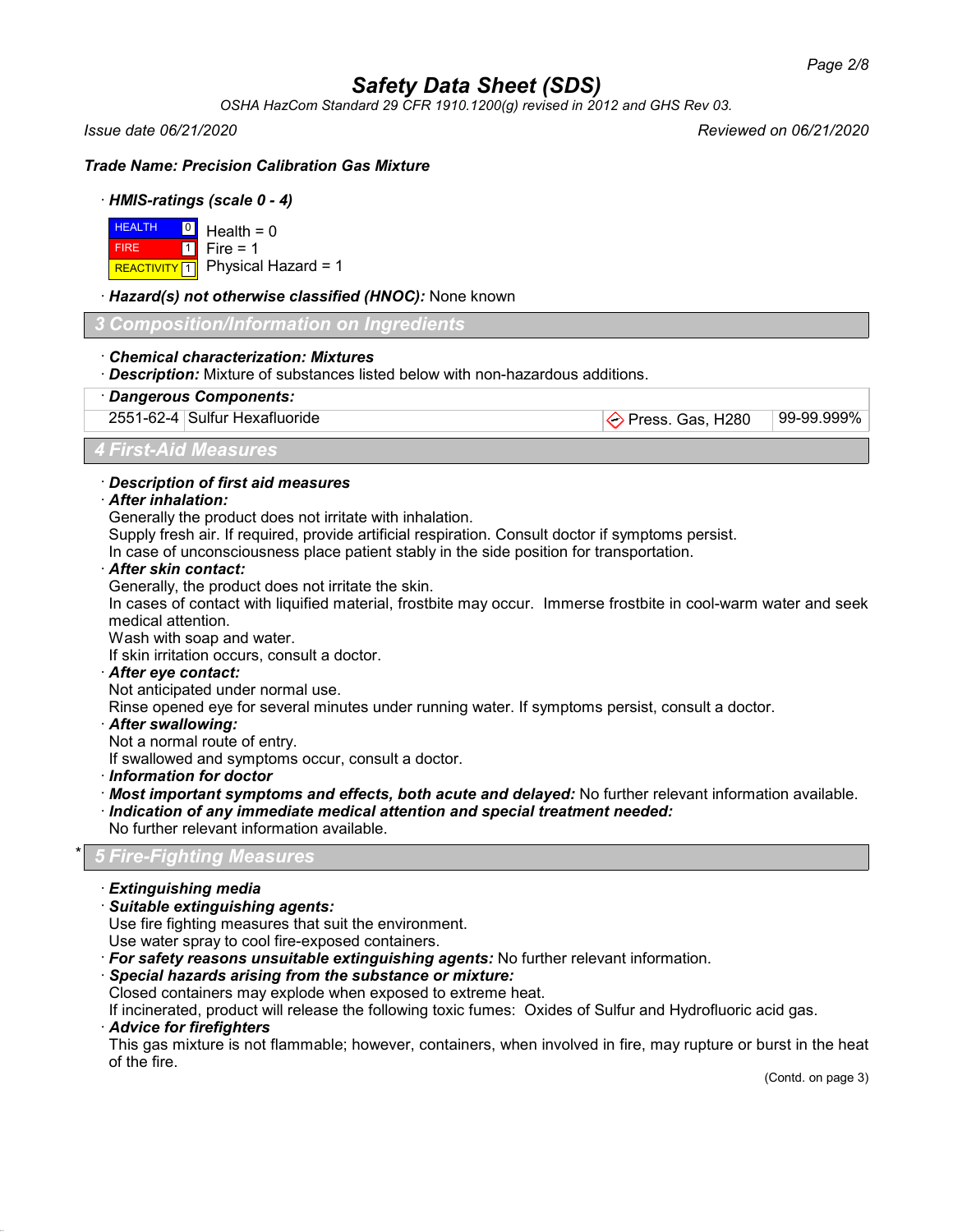*OSHA HazCom Standard 29 CFR 1910.1200(g) revised in 2012 and GHS Rev 03.*

*Issue date 06/21/2020 Reviewed on 06/21/2020*

# *Trade Name: Precision Calibration Gas Mixture*

## · *Special protective equipment for firefighters:*

As in any fire, wear self-contained breathing apparatus pressure-demand (NIOSH approved or equivalent) and full protective gear to prevent contact with skin and eyes.

### *6 Accidental Release Measures*

# · *Personal precautions, protective equipment and emergency procedures:*

Treat any fumes as toxic.

Ensure adequate ventilation.

Keep people at a distance and stay upwind.

In a confined area, NIOSH approved respiratory protection may be required.

· *Environmental precautions:* Inform authorities in case of gas release.

· *Methods and material for containment and cleaning up:*

Dispose of the collected material according to regulations.

· *Reference to other sections:*

See Section 7 for information on safe handling.

See Section 8 for information on personal protection equipment.

See Section 13 for disposal information.

# *7 Handling and Storage*

### · *Handling*

# · *Precautions for safe handling:*

Ensure good ventilation/exhaustion at the workplace.

Be aware of any signs of dizziness or fatigue; exposures to fatal concentrations of this gas mixture could occur without any significant warning symptoms due to the potential for oxygen deficiency (simpl asphyxiation). Do not attempt to adjust, repair or in any other way modify the cylinders containing this gas mixture. If there is a malfunction or another type of operational problem, contact nearest distributor.

# · *Information about protection against explosions and fires:*

Pressurized container: protect from sunlight and do not expose to temperatures exceeding 50°C, i.e. electric lights. Do not pierce or burn, even after use.

Do not cut, grind or weld on container that contains or contained product.

Do not spray on a naked flame or any incandescent material.

· *Conditions for safe storage, including any incompatibilities* Store away from strong oxidizing agents.

# · *Storage*

# · *Requirements to be met by storerooms and receptacles:*

# Store in a cool location.

Cylinders should be firmly secured to prevent falling or being knocked over. Cylinders must be protected from the environment, and preferably kept at room temperature. Cylinders should be stored in dry, well-ventilated areas, away from sources of heat, ignition, and direct sunlight. Protect cylinders against physical damage. Full and empty cylinders should be segregated. Use a "first-on, first-out" inventory system to prevent full containers from being stored for long periods of time.

· *Information about storage in one common storage facility:* Not required.

- · *Further information about storage conditions:* Store in cool, dry conditions in well sealed receptacles.
- **Specific end use(s):** No further relevant information available.

# *8 Exposure Controls/Personal Protection*

· *Additional information about design of technical systems:* No further data; see section 7.

· *Control parameters:*

## · *Components with occupational exposure limits:*

# **2551-62-4 Sulfur Hexafluoride**

PEL Long-term value: 6000 mg/m<sup>3</sup>, 1000 ppm

(Contd. on page 4)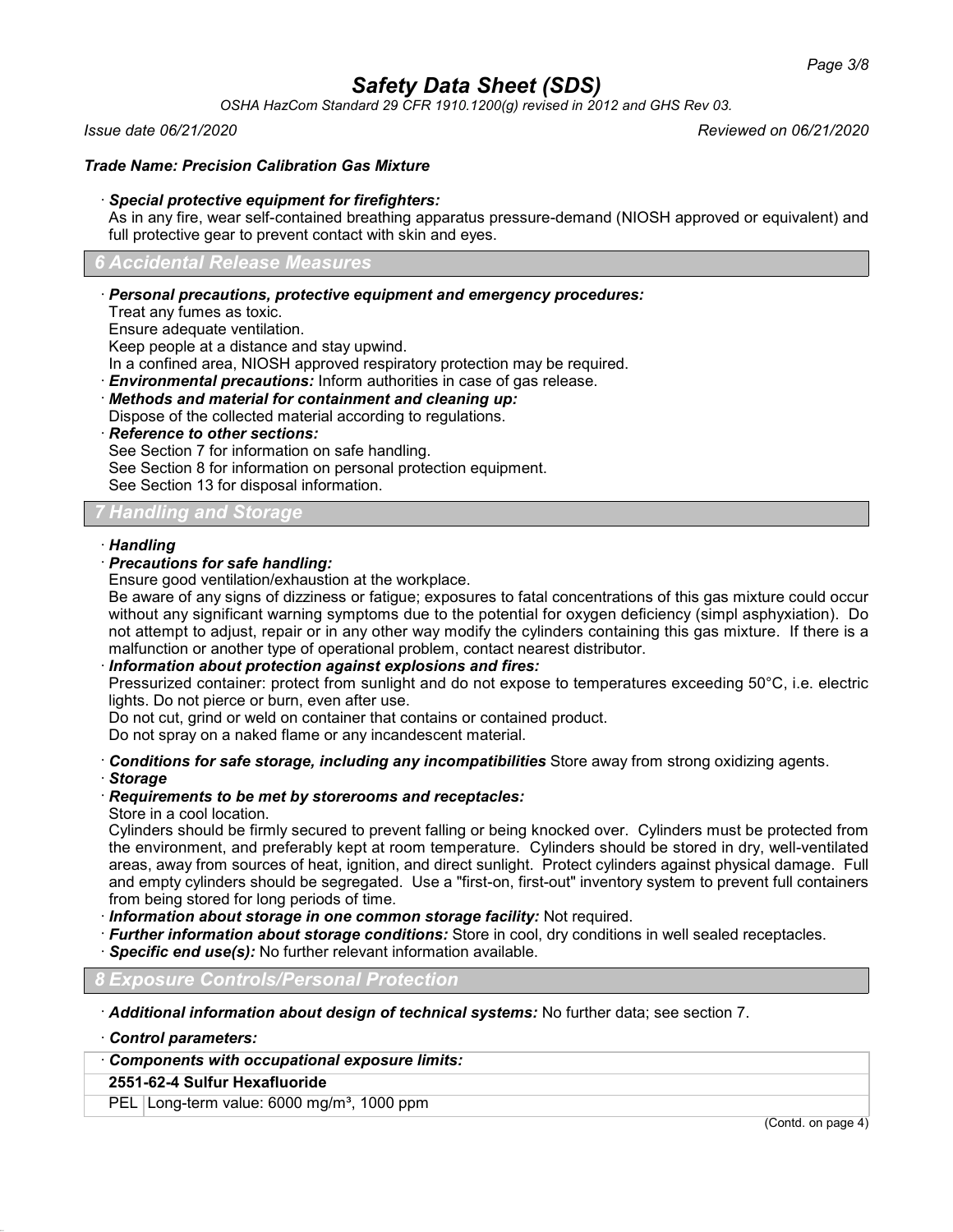*OSHA HazCom Standard 29 CFR 1910.1200(g) revised in 2012 and GHS Rev 03.*

*Issue date 06/21/2020 Reviewed on 06/21/2020*

# *Trade Name: Precision Calibration Gas Mixture*

REL Long-term value: 6000 mg/m<sup>3</sup>, 1000 ppm

TLV Long-term value:  $5970$  mg/m<sup>3</sup>, 1000 ppm

· *Additional information:* The lists that were valid during the creation of this SDS were used as basis.

### · *Exposure controls:*

- · *Personal protective equipment*
- · *General protective and hygienic measures:* Wash hands before breaks and at the end of work.
- · *Breathing equipment:*

Not necessary if room is well-ventilated.

In case of brief exposure or low pollution use respiratory filter device. In case of intensive or longer exposure, use respiratory protective device that is independent of circulating air.

- · *Protection of hands:* Not required.
- · *Material of gloves:* Not applicable.
- · *Penetration time of glove material:* Not applicable.
- · *Eye protection:* Not necessary under normal conditions.

# *9 Physical and Chemical Properties*

### · *Information on basic physical and chemical properties*

· *General Information*

| · Appearance:<br>Form:                                                                            | Gaseous                            |
|---------------------------------------------------------------------------------------------------|------------------------------------|
| Color:                                                                                            | Clear, colorless                   |
| · Odor:                                                                                           | Odorless                           |
| Odor threshold:                                                                                   | Not determined.                    |
| · pH-value:                                                                                       | Not determined.                    |
| Change in condition<br><b>Melting point/Melting range:</b><br><b>Boiling point/Boiling range:</b> | Not determined.<br>Not determined. |
| · Flash point:                                                                                    | None                               |
| · Flammability (solid, gaseous):                                                                  | Not determined.                    |
| · Decomposition temperature:                                                                      | Not determined.                    |
| · Auto igniting:                                                                                  | Product is not self-igniting.      |
| · Danger of explosion:                                                                            | Not determined.                    |
| · Explosion limits:                                                                               |                                    |
| Lower:                                                                                            | Not determined.                    |
| <b>Upper:</b>                                                                                     | Not determined.                    |
| · Vapor pressure:                                                                                 | Not determined.                    |
| · Density:                                                                                        |                                    |
| <b>Relative density:</b>                                                                          | Not determined.                    |
| Vapor density:                                                                                    | Not determined.                    |
| <b>Evaporation rate:</b>                                                                          | Not applicable.                    |
| Solubility in / Miscibility with:                                                                 |                                    |
| Water:                                                                                            | Not miscible or difficult to mix.  |
| · Partition coefficient (n-octanol/water): Not determined.                                        |                                    |
| . Viecoeitv                                                                                       |                                    |

| · Viscosity: |                 |
|--------------|-----------------|
| Dynamic:     | Not determined. |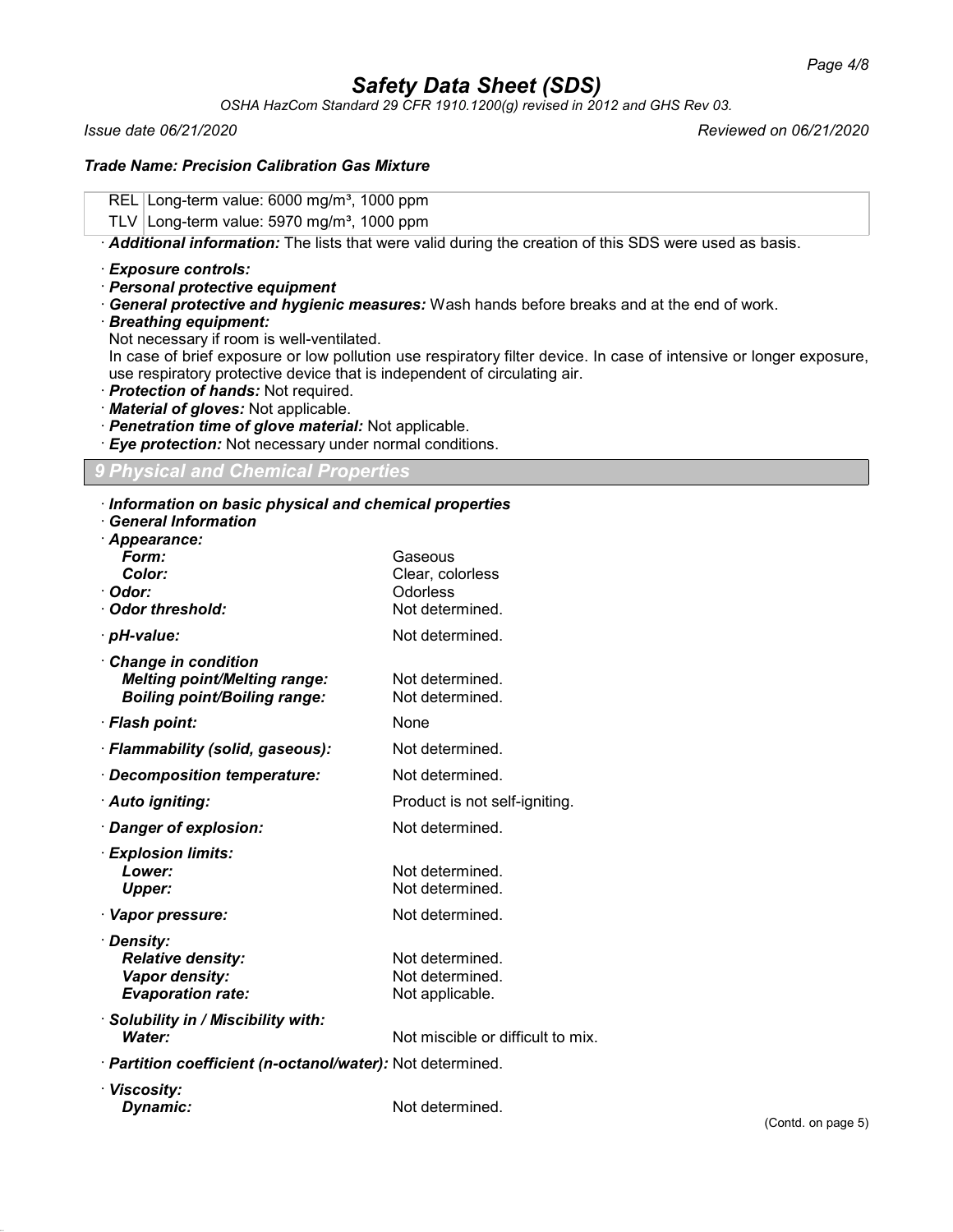*OSHA HazCom Standard 29 CFR 1910.1200(g) revised in 2012 and GHS Rev 03.*

*Issue date 06/21/2020 Reviewed on 06/21/2020*

### *Trade Name: Precision Calibration Gas Mixture*

**Kinematic:** Not determined.

**Other information:** No further relevant information available.

# *<u>Stability</u>* and **Reactiv**

- · *Reactivity:* No further relevant information available.
- · *Chemical stability:* Stable under normal conditions.
- · *Thermal decomposition / conditions to be avoided:* No decomposition if used according to specifications.
- · *Possibility of hazardous reactions:* No dangerous reactions known.
- · *Conditions to avoid:* No further relevant information available.
- · *Incompatible materials:* Strong oxidizing agents.
- · *Hazardous decomposition products:* Sulfur Oxides and Hydrofluoric acid gas.

# *11 Toxicological Information*

· *Information on toxicological effects:* The toxicity of this product is unknown.

- · *Acute toxicity:*
- · *LD/LC50 values that are relevant for classification:* No data available.
- · *Primary irritant effect:*
- · *On the skin:* No irritating effect.
- · *On the eye:* No irritating effect.
- · *Additional toxicological information:*
- · *Carcinogenic categories:*

### · *IARC (International Agency for Research on Cancer):*

- Group 1 Carcinogenic to humans
- Group 2A Probably carcinogenic to humans
- Group 2B Possibly carcinogenic to humans
- Group 3 Not classifiable as to its carcinogenicity to humans
- Group 4 Probably not carcinogenic to humans

None of the ingredients are listed.

### · *NTP (National Toxicology Program):*

None of the ingredients are listed.

### · *OSHA-Ca (Occupational Safety & Health Administration):*

None of the ingredients are listed.

### *12 Ecological Information*

- · *Toxicity:* The hazards for the aquatic environment are unknown.
- · *Aquatic toxicity:* No further relevant information available.
- · *Persistence and degradability:* No further relevant information available.
- · *Behavior in environmental systems:*
- · *Bioaccumulative potential:* No further relevant information available.
- · *Mobility in soil:* No further relevant information available.
- · *Additional ecological information:*
- · *General notes:* Generally not hazardous for water.
- · *Results of PBT and vPvB assessment:*
- · *PBT:* Not applicable.
- · *vPvB:* Not applicable.
- · *Other adverse effects:* No further relevant information available.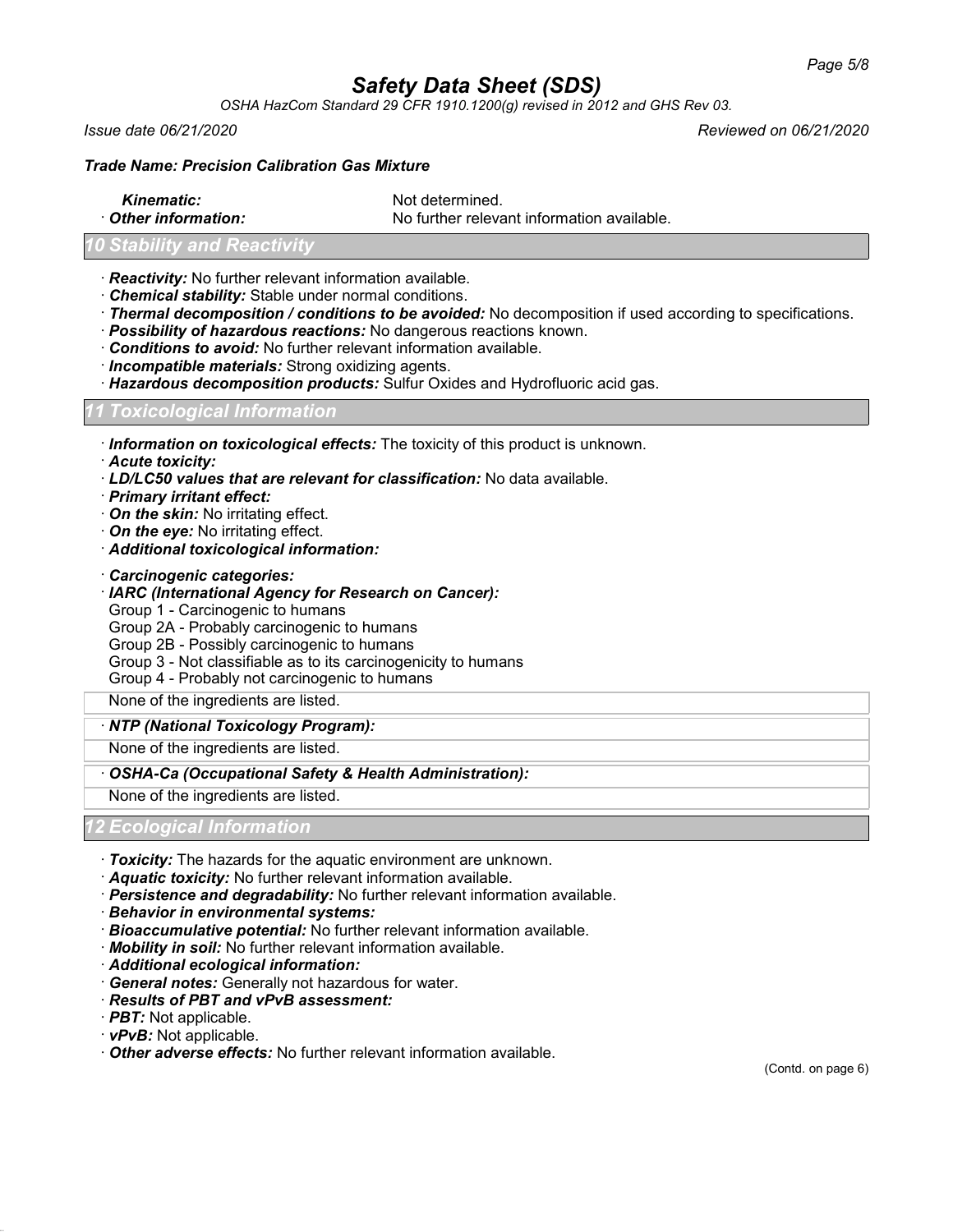*OSHA HazCom Standard 29 CFR 1910.1200(g) revised in 2012 and GHS Rev 03.*

*Issue date 06/21/2020 Reviewed on 06/21/2020*

*Trade Name: Precision Calibration Gas Mixture*

# *13 Disposal Considerations*

## · *Waste treatment methods*

· *Recommendation:*

Release all residual gas pressure in a well ventilated area. Verify cylinder is completely empty (0 PSIG). Remove or cover any hazard labels. Return empty cylinder for recycling. NOTE: Check with the local waste authority before placing any gas cylinder into waste container for pickup.

- GASCO encourages the consumer to return all cylinders.
- · *Waste disposal key:* The U.S. EPA has not published waste disposal numbers for this product's components.
- · *Uncleaned packaging*
- · *Recommendation:* Return cylinder and unused product to supplier.

# *14 Transport Information*

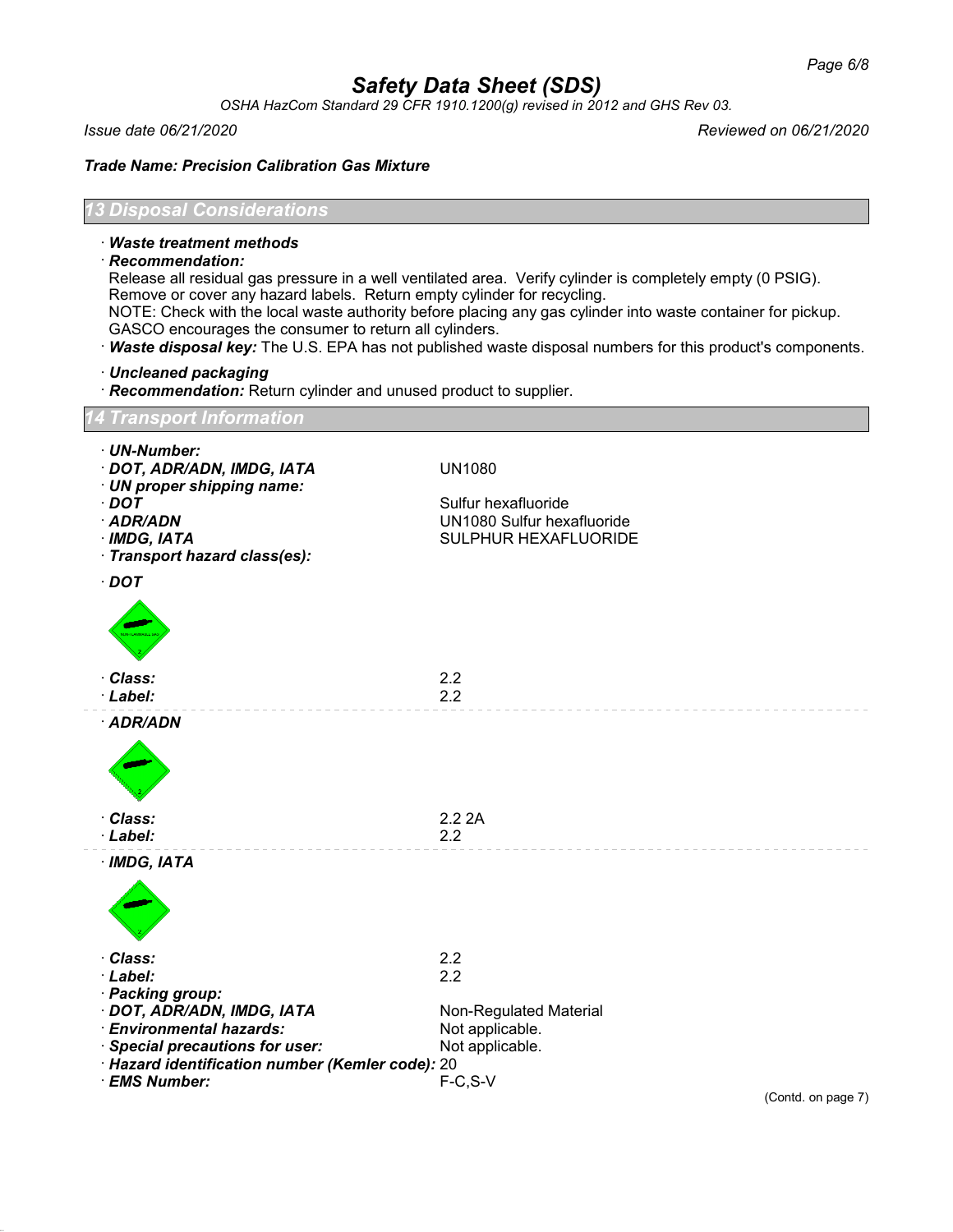*OSHA HazCom Standard 29 CFR 1910.1200(g) revised in 2012 and GHS Rev 03.*

*Issue date 06/21/2020 Reviewed on 06/21/2020*

| <b>Trade Name: Precision Calibration Gas Mixture</b>                                                                                                               |                                                                                                                                                             |  |  |  |
|--------------------------------------------------------------------------------------------------------------------------------------------------------------------|-------------------------------------------------------------------------------------------------------------------------------------------------------------|--|--|--|
| Transport in bulk according to Annex II of<br><b>MARPOL73/78 and the IBC Code:</b>                                                                                 | Not applicable.                                                                                                                                             |  |  |  |
| Transport/Additional information:                                                                                                                                  |                                                                                                                                                             |  |  |  |
| · ADR/ADN<br>· Excepted quantities (EQ):<br>· UN "Model Regulation":                                                                                               | Code: E1<br>Maximum net quantity per inner packaging: 30 ml<br>Maximum net quantity per outer packaging: 1000 ml<br>UN 1080 SULFUR HEXAFLUORIDE, 2.2, (C/E) |  |  |  |
| <b>15 Regulatory Information</b>                                                                                                                                   |                                                                                                                                                             |  |  |  |
| $\cdot$ Safety, health and environmental regulations/legislation specific for the substance or mixture:<br><b>SARA (Superfund Amendments and Reauthorization):</b> |                                                                                                                                                             |  |  |  |
| · Section 355 (extremely hazardous substances):                                                                                                                    |                                                                                                                                                             |  |  |  |
| None of the ingredients are listed.                                                                                                                                |                                                                                                                                                             |  |  |  |
| · Section 313 (Specific toxic chemical listings):                                                                                                                  |                                                                                                                                                             |  |  |  |
| None of the ingredients are listed.                                                                                                                                |                                                                                                                                                             |  |  |  |
| · TSCA (Toxic Substances Control Act):                                                                                                                             |                                                                                                                                                             |  |  |  |
| 2551-62-4 Sulfur Hexafluoride                                                                                                                                      |                                                                                                                                                             |  |  |  |
| California Proposition 65:                                                                                                                                         |                                                                                                                                                             |  |  |  |
| Chemicals known to cause cancer:                                                                                                                                   |                                                                                                                                                             |  |  |  |
| None of the ingredients are listed.<br>Chemicals known to cause reproductive toxicity for females:                                                                 |                                                                                                                                                             |  |  |  |
| None of the ingredients are listed.                                                                                                                                |                                                                                                                                                             |  |  |  |
|                                                                                                                                                                    |                                                                                                                                                             |  |  |  |
| Chemicals known to cause reproductive toxicity for males:<br>None of the ingredients are listed.                                                                   |                                                                                                                                                             |  |  |  |
| Chemicals known to cause developmental toxicity:                                                                                                                   |                                                                                                                                                             |  |  |  |
| None of the ingredients are listed.                                                                                                                                |                                                                                                                                                             |  |  |  |
|                                                                                                                                                                    |                                                                                                                                                             |  |  |  |
| Carcinogenic categories:<br>· EPA (Environmental Protection Agency):                                                                                               |                                                                                                                                                             |  |  |  |
| None of the ingredients are listed.                                                                                                                                |                                                                                                                                                             |  |  |  |
| · TLV (Threshold Limit Value established by ACGIH):                                                                                                                |                                                                                                                                                             |  |  |  |
| None of the ingredients are listed.                                                                                                                                |                                                                                                                                                             |  |  |  |
|                                                                                                                                                                    |                                                                                                                                                             |  |  |  |
| · NIOSH-Ca (National Institute for Occupational Safety and Health):<br>None of the ingredients are listed.                                                         |                                                                                                                                                             |  |  |  |
| <b>GHS label elements</b><br>The product is classified and labeled according to the Globally Harmonized System (GHS).<br><b>Hazard pictograms:</b>                 |                                                                                                                                                             |  |  |  |



· *Signal word:* Warning

· *Hazard statements:*

H280 Contains gas under pressure; may explode if heated. May displace oxygen and cause rapid suffocation.